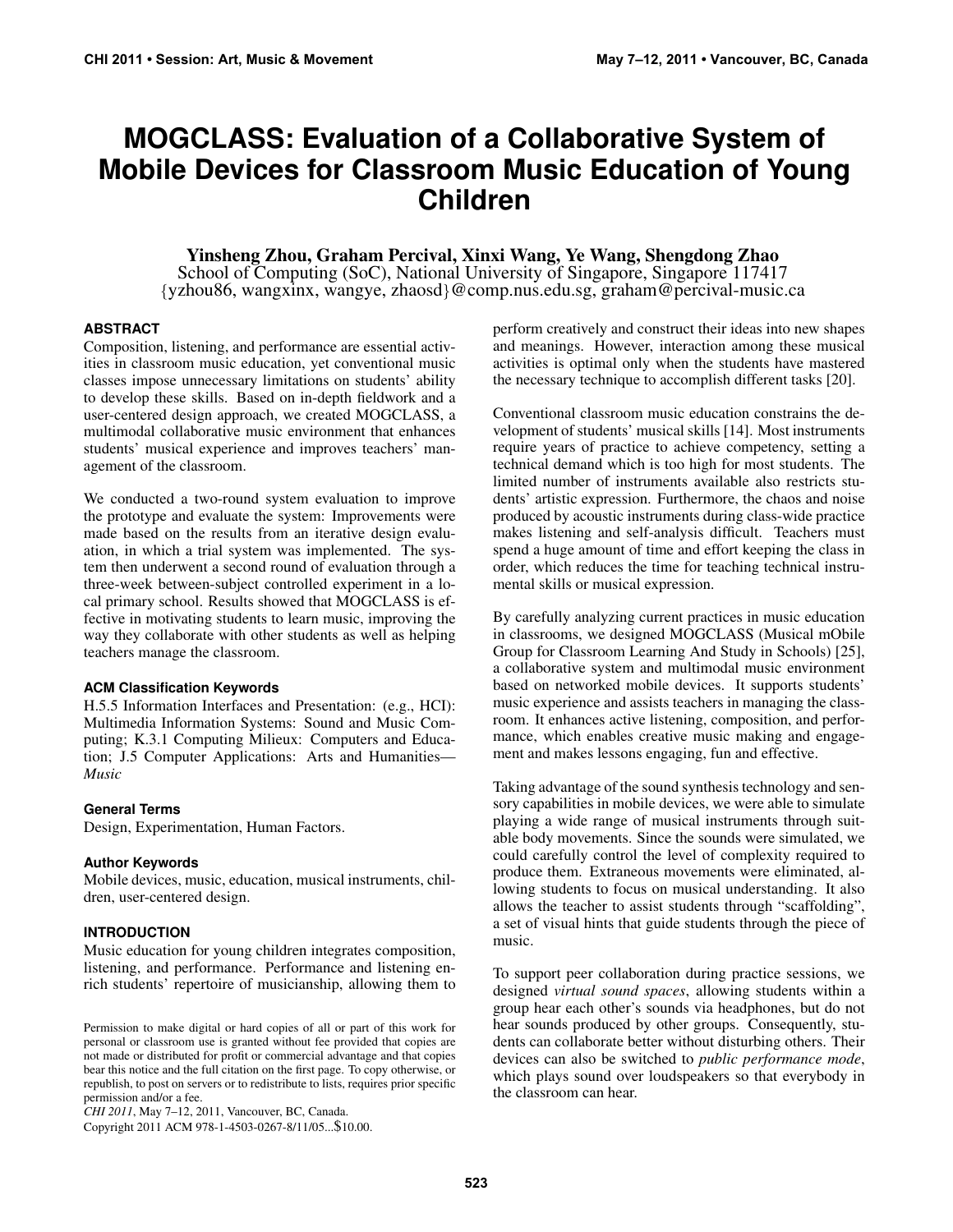<span id="page-1-2"></span><span id="page-1-1"></span>

<span id="page-1-0"></span>

(c) Slider interface

<span id="page-1-4"></span>Figure 1: Student interfaces in MOGCLASS

A device that acts as a remote control for all students' devices facilitates the teacher's management of the classroom. It can automate tasks for different instructive and disciplinary purposes such as changing the sounds and interfaces of students' devices, grouping students, activating or deactivating students' devices, and setting up group practices (through *virtual sound space*) or class rehearsal (using *public performance mode*).

Designing MOGCLASS required a significant understanding of the teachers' and students' characteristics (e.g., musical skills), requirements and the workflow of music classes. Two rounds of evaluation were conducted to refine and validate the design. The first round of evaluation consisted of an iterative design process with four separate music lessons given to three classes. The improved system was then evaluated in a between-subject controlled study of two groups of primary school students, one using MOGCLASS and the other using the recorder (a commonly-used music instrument), taking the same five-lesson course.

Our work makes the following contributions: 1) general design principles that will be useful for creating collaborative systems for improving classroom music education, 2) identification, through the iterative design evaluation, of specific challenges that these systems must meet, and 3) a tool for learning music that has a measurable impact on students.

#### **USAGE SCENARIO**

To illustrate the various functionalities of our system, we imagine MOGCLASS being used to teach a Grade 5 class (students aged 10-11 years).

At the beginning of the lesson, the teacher configures the students' devices to show a piano-like interface (Figure [1b\)](#page-1-0) by pressing a few buttons on her device. To help the students learn a musical piece, she provides extra visual cues by enabling scaffolding. A set of bars drop down from the top of the screen of all devices. The location and size of each bar indicates a note and the duration it should be played. Students can press the buttons indicated by the bars allowing them to focus on the interface instead of splitting their attention between an instrument and a sheet of printed music.

After learning how to play the song on their devices, the students are allowed to do group improvisation. The teacher enables the headphones so that students within a group can hear each other's devices. She allows them choose any instrument, and turns off the visual cues. Students who choose percussion instruments produce sounds by shaking the device (Figure [1a\)](#page-1-1). A few advanced students who choose to play the melody can make sounds such as an expressive glissando ("swooping in between" normal notes) using the interface in Figure [1c,](#page-1-2) which is easier to play than a real violin because of the "note regions" <sup>[1](#page-1-3)</sup>, yet is much more difficult than the other interfaces.

Five minutes later, the teacher enables the loudspeakers, and each group takes turns performing before the rest. However, while she is grading the first performance, some students in other groups are very excited and continue playing. The teacher identifies the misbehaving students through her device, and she mutes their devices so that they cannot disrupt the class.

## **RELATED WORK**

Technology in music education has been growing rapidly over the last few decades. Programs such as GNU Solfege [\[2\]](#page-9-3) and Practica-Musica [\[4\]](#page-9-4) can be used for ear training and teaching music theory, while systems like i-Maestro [\[15\]](#page-9-5) and the Digital Violin Tutor [\[23\]](#page-9-6) provide interactive selflearning environments for studying how to play an instrument. Many schools teach composition using notation software [\[16\]](#page-9-7), which allows students to hear their scores without the need for live musicians, while programs like Hyperscore [\[3\]](#page-9-8) allow students to create music without any knowledge of music theory. However, most of these tools are geared towards non-performance activities (theory and composition), or were created for specific instruments (like violin). They are not suitable for classroom music education, which involves the use of a wide variety of instruments.

One solution is to create non-standard physical interfaces to act as controllers for synthesizers (e.g., Toy Symphony [\[10\]](#page-9-9)). However, customized hardware limits the potential for widespread adaptation by schools. We adapted current mobile interfaces, especially since these devices are increasingly powerful and ubiquitous. One example of this approach is MoPhO [\[21\]](#page-9-10), a new repertoire-based ensemble using mobile phones as primary musical instruments. Other projects have focused on accelerometers within commercial mobile phones [\[6,](#page-9-11) [7\]](#page-9-12) or the Wii remote [\[22\]](#page-9-13), using gesture recognition as input methods for musical instrument applications. Nevertheless, very few attempts to translate this approach so that it can be applied in large classrooms.

A few systems have been developed to support non-music classroom education. KidPad [\[8\]](#page-9-14) developed a shared 2D

<span id="page-1-3"></span><sup>&</sup>lt;sup>1</sup>The sound frequency within the note region is preset to help beginners to play in tune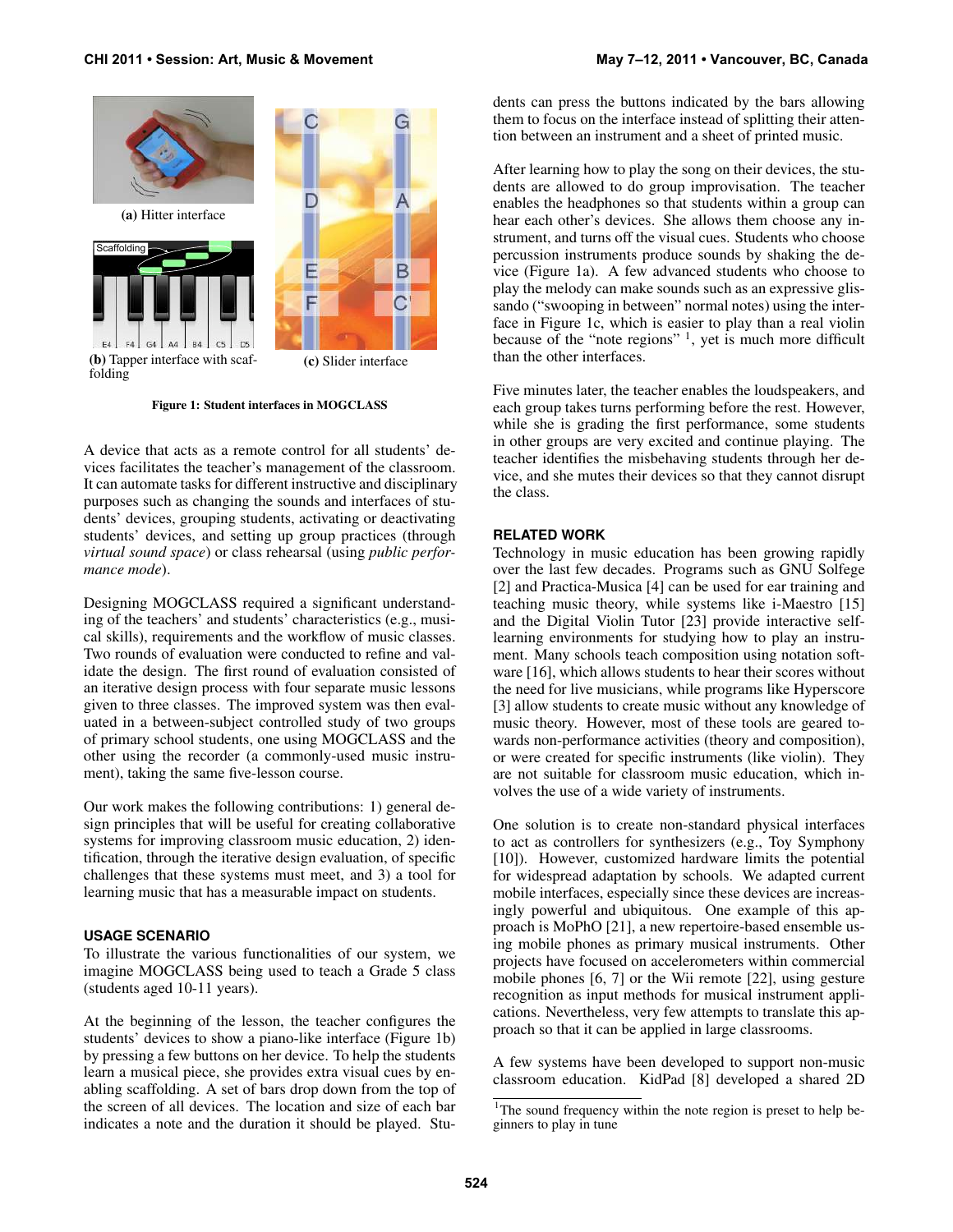drawing tool for storytelling. Livenotes[\[11\]](#page-9-15) created a shared white board system using wireless communication and tablet PCs to support real-time communication within small groups of students during lectures. Mischief [\[13\]](#page-9-16) is a platform that supports traditional classroom practices between a remote instructor and a group of students. Each student has a mouse but the class shares a single large display. Systems for special needs have also been developed. One example is vSked [\[9\]](#page-9-17), an interactive and collaborative visual scheduling system that supports classroom activities for children with autism and eases teachers' workload.

# **DESIGN METHOD**

We followed the *classroom-centered design* suggested by Loh [\[12\]](#page-9-18). This approach is aimed at "inquiry-oriented" education, which is a good fit for the current music curriculum in local primary schools [\[1\]](#page-9-19). It takes four factors into consideration: student collaboration, student-student and studentteacher communication, teachers as facilitators or guides, and the influence of the curriculum on the use of the tool.

We conducted several field trips and interviews in order to understand conventional music class practices. We visited three local primary schools, observing five classroom sessions in Grades 3-6 and interviewing four music teachers. Each class had 40 to 45 students, with a total of approximately 200 students. To support this project, we put together a multi-disciplinary team consisting of experts from HCI, sound technology, and music education. Paper prototypes were used to test designs within the team and with two music teachers.

To facilitate widespread deployment in public schools, the system has to be robust. It should, after a short period of training, be maintainable by music teachers who do not have a technical background. Setting up the system in the classroom and packing it away at the end of a class must be fast, and any problems during the class should be easy and quick for a teacher to solve.

#### **Music Class Practices**

We identified several essential music class practices that are common in classroom music education but are inadequately supported by existing learning tools.

A. Mastery of technical skills: Recorders are relatively easy to master at a basic level, but students still need to spend a significant amount of time to learn and develop the physi-cal skills required to play them.<sup>[2](#page-2-0)</sup> Students must learn those skills in conjunction with music theory, collaboration, and composition. Since none of the objectives of the music subject [\[1\]](#page-9-19) is instrument technical skills, we could simplify the physical skills required to make music so that students would be able to spend more mental effort on the other three activities.



<span id="page-2-1"></span>Figure 2: System diagram

B. Availability of instruments: For practical reasons, the use of musical instruments in the classroom is often restricted to simple percussion instruments (e.g., handbell) or affordable wind instruments (e.g., recorder or harmonica). Due to budget constraints and the lack of expertise in a wide range of instruments (be it Western classical or world music genres), music teachers introduce other instruments or genres through audio/visual samples such as YouTube videos [\[5\]](#page-9-20), without giving students the ability to play and experiment with the instruments themselves.

C. Individual and group activities: There are frequent switches between individual practice, group activities, and class rehearsals. When students are allowed to practice on their own, cacophony ensues. This makes it difficult for each student to focus on the sound he is producing, reducing the effectiveness of solo practice. One teacher noted that this is the most terrible part of music class because it is too noisy, and hopes technology can be used to solve the problem.

D. Teacher's workload: Teachers handle many tasks, sometimes concurrently, such as giving musical instructions, organizing activities, guiding different students and groups, conducting performances, and maintaining classroom discipline. One particular challenge in music education for children is classroom management. Unlike in other school subjects where students sit at desks, music classes generally involve sitting on the floor in rows or in small groups. This freedom of movement, especially when combined with the opportunity to produce sounds with instruments, makes students excited and harder to manage. The teacher often spends a significant amount time giving warnings or punishments to noisy students.

<span id="page-2-0"></span><sup>2</sup>These skills include hand position, fingering types, and breath control. Although the recorder is pre-tuned, it is very easy to change the pitch by over- or under-blowing. These often result in an unpleasant sound.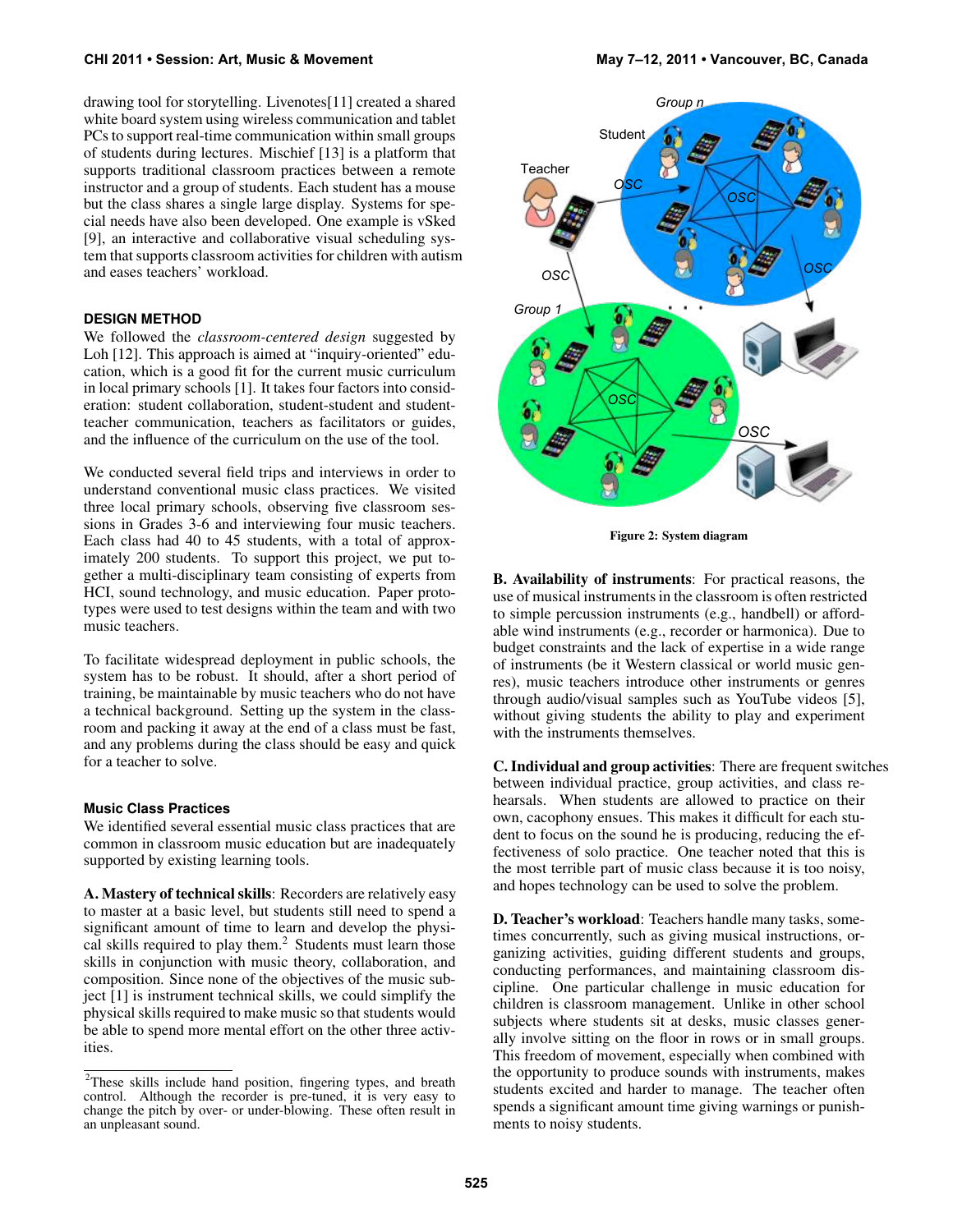#### **CHI 2011 • Session: Art, Music & Movement May 7–12, 2011 • Vancouver, BC, Canada**

#### **Design Principles**

Through our observations of the classes, we arrived at a set of core design objectives which became the basis for the final design of MOGCLASS.

*A. Minimize instrument technical demands.* Entry barriers such as the technical difficulty of music instruments should be reduced, allowing students to focus on musical creativity and improvisation. Lowering the technical demands of music increases the probability that children can organize and execute a course of action required to complete the designated performance, thereby enhancing their perceived competence and self-esteem in playing music.

*B. Support a wide range of instruments and interactions.* In order to adapt to a diverse musical repertoire and allow creative exploration, the system needs to support a wide range of functions and simulate sounds of a variety of musical instruments for children to actively explore and create with. The music curriculum allows time for such creative exploration; we should give students more sounds to discover.

*C. Improve collaboration by separating performance and practice.* To avoid disruptions in class, students should use headphones when practicing alone or in groups and speakers when performing. The wireless network allows students to be interconnected, supporting collaborative music making.

*D. Facilitate teacher's task.* Some activities can be automated: the teacher can carry out different classroom activities such as group performance, solo practice, and changing their instruments through her device. She can also get students' attention by sending a notification to their devices. The design should help the teacher accomplish tasks as she moves from group to group.

#### **THE MOGCLASS SYSTEM**

This section describes only the features of MOGCLASS after the iterative design evaluation. For a discussion of the interim features, see Iterative Design Evaluation. For technical details, see MOGCLASS [\[25\]](#page-9-2). The system diagram is in Figure [2.](#page-2-1)

#### **Student and teacher interface**

We implemented our system on the iPod Touch, a device with a multi-touch screen and an accelerometer. These two features are relatively new in commercial mobile devices, but we expect them to become widely used in the next few years.

Interfaces designed for young children should use intuitive metaphors as design elements [\[19\]](#page-9-21), so we developed three users interfaces (hitter, tapper, and slider; Figure [1\)](#page-1-4) based on the metaphors of drum, piano, and violin. Hitter uses the accelerometer. When the device detects a hand-shake, it produces a sound whose volume is proportional to the strength of the shake. Tapper and slider are controlled with the multitouch display; tapper is played using discrete buttons, while the vertical position of a finger on the slider plays its note.

To help teachers monitor students' status and manage their



<span id="page-3-0"></span>Figure 3: The workflow of the teacher's interface: the student icon represents hitter (drum), tapper (piano), slider (violin) that the student is using. Icons for students who are online are highlighted while the ones for those who are offline are semi-transparent. The students' names are displayed under each icon.

interfaces simultaneously, we designed an interface that integrates the teacher's functions in single display (Figure [3\)](#page-3-0). Selecting individual students is done by dragging the finger to select students' icons (A) on the touchscreen, then clicking the "instrument" button in the pop-up menu. The teacher may allow students to choose any instrument (H), or specify their interface  $(I)$ , sound  $(J)$ , and starting note  $(K)$ . The teacher may also disable or mute the student's device (C). A corresponding student icon flashes (D) when a device is being played, so the teacher always has class feedback.

Selecting an entire group (e.g., all Yellow ipods) is done by doing a long press in the group area (B). This lets the teacher choose between *public performance mode* (speakers) and *virtual sound spaces* (headphones). Scaffolding is enabled on all devices in the class (E), with the option of allowing students to practice by themselves, or having an ensemble practice. All devices can be selected with (F) for global administration. The teacher can also switch to display the other half class with (G).

#### **Virtual Sound Space and Public Performances**

In the *virtual sound space* (Figure [4\)](#page-4-0), the students' devices are grouped according to how the teacher sets them. Each device sends all its user actions to other devices in the group, allowing the sounds to be synthesized in each device. In *public performance mode*, the group's loudspeakers will be enabled so that the group can perform their composition to all the students.

## **Scaffolding**

The scaffolding is useful in guiding students through unfamiliar pieces of music. This gives students a chance to develop the necessary techniques to perform compositions in a consistent and developed manner [\[20\]](#page-9-0). The basic idea is similar to karaoke: students perform preset songs based on the visual hints. When the class is performing music together, all student devices are synchronized. The entire performance is started from the teacher's device.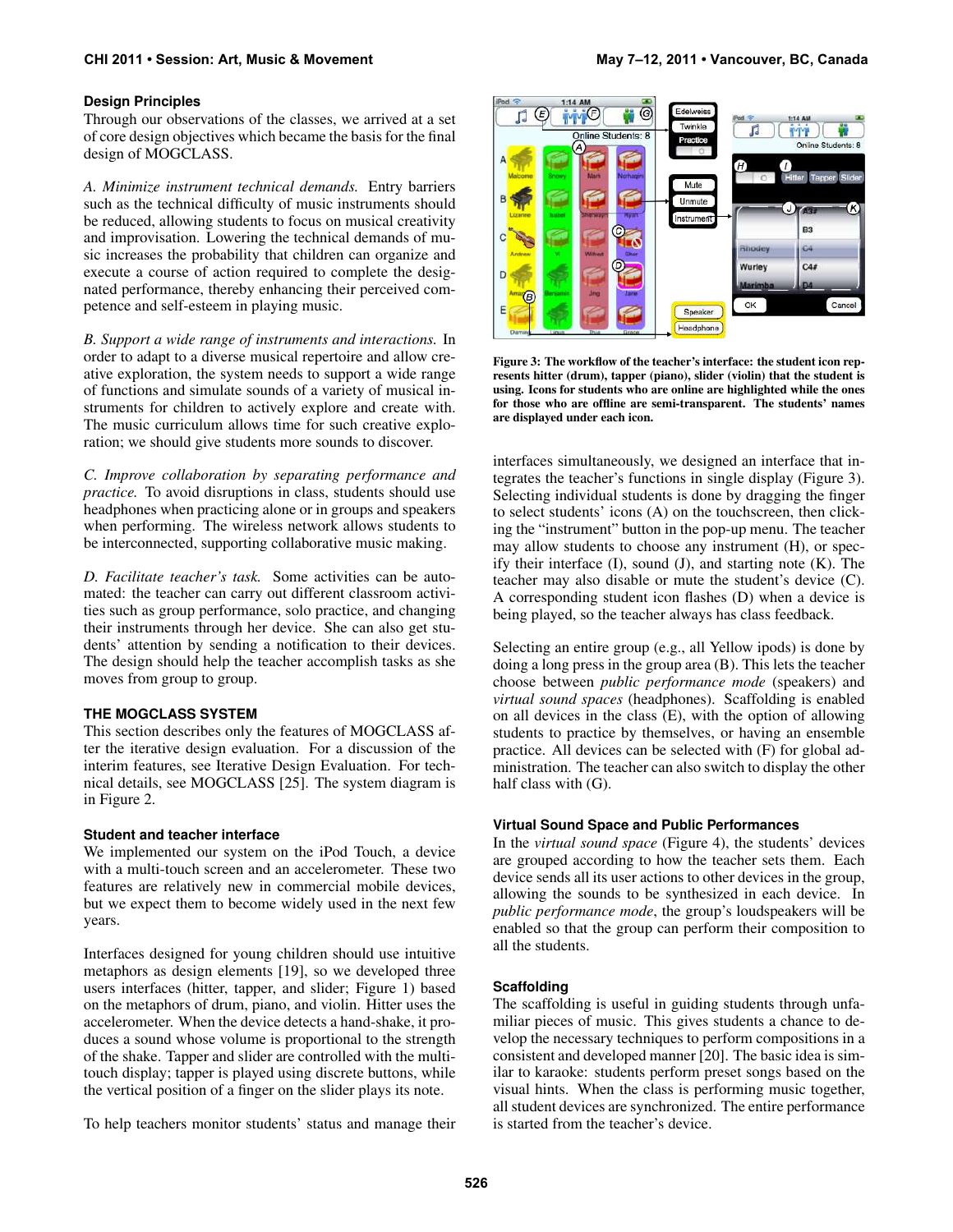

Figure 4: Students working with MOGCLASS in a *virtual sound space* under the teacher's direction.

## <span id="page-4-0"></span>**ITERATIVE DESIGN EVALUATION**

We conducted four evaluations to test the usability of the initial prototype.

We tested our system on two groups of students in an actual classroom environment: Group 1 consisted of students aged 8 to 9 years (from two classes: C-3A, which has 44 students and C-3B, which has 42). This group was selected because they were at a key stage of music development where they can benefit from this type of technological enhancement. Group 2 consisted of students aged 11 to 12 years from one class C-6, which has 18 students). They represented the higher end of our target users, with better musical and analytical skills. These allowed us to collect more feedback for improving the system. All classes were roughly balanced in gender with 80% of them having some experience with mobile devices.

The first two sessions were carried out with class C-3A, the third session with C-6, and the final session with C-3B. A total of 104 students and 3 teachers participated in our evaluations.

To avoid excessively training the teachers on MOGCLASS's incomplete versions, the first three lessons were taught by one of the authors, who is also an experienced music teacher. The regular music teachers observed and gave comments after the lessons. The final evaluation was taught by a primary school teacher who was not previously exposed to MOG-CLASS. This was done to test whether the system could be used effectively by a music teacher with no technical background.

Working closely with the teachers, we created lessons to evaluate the effectiveness of our system (see Table [1\)](#page-4-1). These lessons aim to test with a variety of music from different cultures, instruments, and varying degree of difficulties. Lessons A, B, E represented a basic introduction to each music-making interface. Lesson C and D allowed students to play more challenging music which requires more coordination among different groups of students.

| chanical bells (hitter); C: Kangdi Qing Ge (Tapper); D: Frere Jaques<br>(Tapper); E: Kangdi Oing Ge (Slider) |               |                    |                                                                                         |  |  |  |  |
|--------------------------------------------------------------------------------------------------------------|---------------|--------------------|-----------------------------------------------------------------------------------------|--|--|--|--|
| Grade                                                                                                        | Time<br>(min) | Lesson<br>programs | Other activities                                                                        |  |  |  |  |
| $C-3A$                                                                                                       | 50            | A, B               | with<br>Playing<br>animal<br>sounds.                                                    |  |  |  |  |
| $C-3A$                                                                                                       | 50            | C                  | Choosing new sounds to<br>use. Practice with head-<br>phones.                           |  |  |  |  |
| $C-6$                                                                                                        | 90            | A, B, C,<br>D, E   | Practice with<br>head-<br>phones. Be free to use<br>any interface and<br>any<br>sounds. |  |  |  |  |
| C-3B                                                                                                         | 50            | A. C               | No.                                                                                     |  |  |  |  |

<span id="page-4-1"></span>Table 1: Classroom session details. A: Bell pulling (hitter); B: Me-

During each session, student feedback was collected via direct observation, video recordings, and questionnaires. We also conducted semi-structured interviews with the observing teachers.

#### **Findings**

Overall, the sessions were very successful in achieving our evaluation goals: testing the initial acceptance, learn-ability, and usability of MOGCLASS interface (both teacher and student interfaces), and to test the robustness of the system. Most of the feedback from students' and teachers' were positive. The response gathered from the students' questionnaire results were clearly favorable, with all classes reporting that MOGCLASS was fun and generally easy to use. All teachers, observing and participating, liked the system very much. Managing large groups of young students is typically a difficult task, but the mute function helped significantly. The teachers highly approved of this feature.

The prototype received a few complaints, which were caused by limitations intrinsic to mobile devices such as limited display and processing resources.

#### *Feedback from Students*

Students with a background in piano complained about the split-level notes in the original tapper interface [\[24\]](#page-9-22) and the limited range (one octave). After discussions with music teachers, we adopted the piano for the metaphor of the tapper; and users can go up and down 3 octaves by sliding their fingers on the top of the screen. Some students were also unhappy with the hitter interface, as the synchronizing of the gesture and the sound produced is not accurate enough. We solved this problem by improving the algorithm using machine learning approach [\[25\]](#page-9-2).

We observed that some students had difficulty reading sheet music – their eyes alternated between the musical notation and the screen of their device, with each change requiring half a second or more for them to "find their place." This motivated us to develop scaffolding.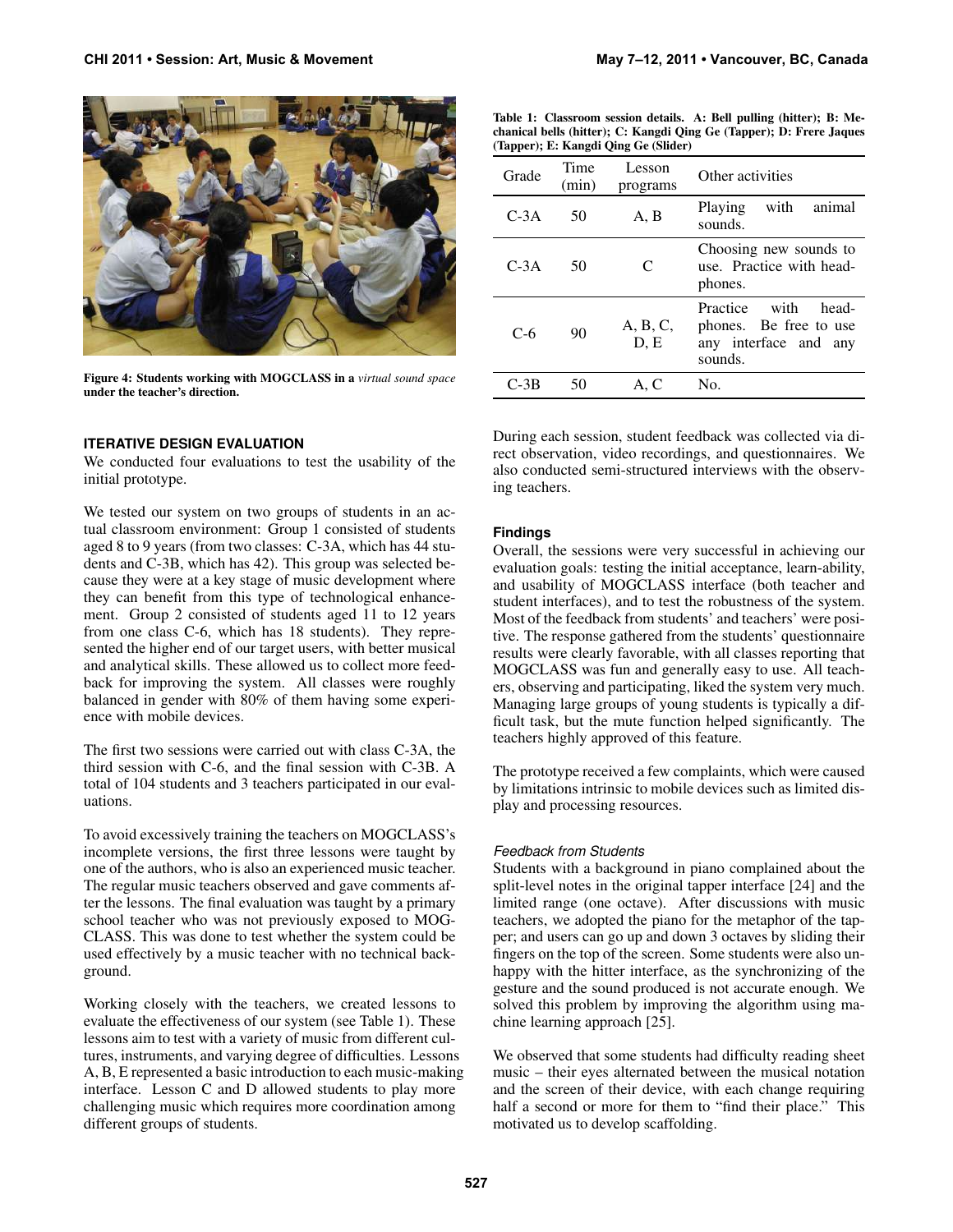#### *Feedback from Teachers*

In the teacher interface design of our initial prototype (Figure [5\)](#page-5-0), the mute function (A) was not selective. It disabled all students' devices, so the teacher could not use it to silence the rest of the class when a group was performing. The teacher also did not have the option for selecting sounds and interfaces (B) for a specific group of student devices because the devices of the entire class were configured at once.

In the prototype, we only allowed each student to practice with headphones on their own. After the evaluation, teachers valued the headphone feature because it eliminated the chaos during music practice. Furthermore, teachers' suggestions inspired us to design the *virtual sound space* that students can do group practice without disrupting the rest of the class if their devices were shared with the group through headphones.

Some students were overly absorbed in the devices during the evaluations, repeatedly activating the instrument control even after the teachers disabled them. One suggestion we received was to provide the teacher device a function that identifies these students and freezes all the controls and displays on their devices.

The separate displays in the original interface of the teacher's device (Figure [5\)](#page-5-0) should be streamlined. There are three main reasons we want to change the old teacher interface design: 1) the teacher has to switch among the three views to change the configurations of the students' devices; 2) classwide control is provided but there is no control on individual device; and 3) the Connection Status display does not show whether a student's device is muted (in C of Figure [5,](#page-5-0) the cat and the whale represent the online and offline students, respectively. The red background means the student is pressing the buttons) and does not provide enough feedback on changes in the students' interfaces (hitter, tapper, or slider). Consequently, the separation of MOGCLASS functions into several separate displays increased teachers' cognitive load. We solved this problem by displaying all the functionalities in one screen.

#### **CONTROLLED USER STUDY**

The evaluations aimed to gather teachers' and students' initial reaction towards MOGCLASS, discover usability issues, and gather feedback for improvements. However, the lessons we conducted are insufficient for us to judge the system's educational value. It is also difficult to understand the advantages of teaching with MOGCLASS without comparing it with a traditional music class. Thus, we carried out a con-

| <b>MOGCLASS</b><br>Linnon | Committion | <b>MOGELASS</b>                | Lesson               |                  | Connection. | <b>MOGCLASS</b> | <b>Tarkann</b>           | Connection |
|---------------------------|------------|--------------------------------|----------------------|------------------|-------------|-----------------|--------------------------|------------|
| Class Management          | D. 17      |                                | Lesson Configuration |                  | $E_{17}$    |                 | <b>Connection Status</b> | в<br>17    |
| $\mathcal{A}$             |            | <b>Student Interfaces</b><br>В |                      | $\boldsymbol{C}$ |             | G4              |                          |            |
|                           |            | <b>Aenu</b>                    | Hit<br>FapB          | Tap14            | Slider      |                 |                          |            |
| Headphones<br>ON          |            |                                | Allow Student Config |                  | OFF         |                 |                          | 編          |

<span id="page-5-0"></span>Figure 5: A partial view of the three seperate displays in the original teacher interface design

trolled user study to investigate further and answer the following research questions:

- Does MOGCLASS increase students' interest and motivation, and improve collaboration in music classes?
- Does MOGCLASS enhance the teacher's ability to organize and manage the class?
- Can MOGCLASS easily be integrated into the primary schools' current music curriculum?

#### **Participants**

Two classes (4A and 4B) consisting of 77 students in Primary 4 (Grade 4 in the US school system) and one music teacher participated in the study. The two classes were randomly chosen. Class 4A had 20 females and 19 males, while class 4B had 19 females and 19 males. Students in both classes were familiar with computers and mobile devices. Both classes were taught by the same music teacher. He was familiar with mobile devices, but did not have any previous experience with MOGCLASS.

#### **Study Design and Procedure**

The study adopts a between-subjects design. There is one independent variable (musical instrument) with two levels (MOGCLASS and recorder). Class 4A used MOGCLASS while Class 4B used recorders. All other variables – the teacher, the classroom where the lessons were conducted, the lesson plans, and the duration of the lessons – were controlled so that both groups worked in identical environments.

Prior to the study, we spent 30 minutes in the lab training the music teacher on the use of MOGCLASS. A survey and questionnaire were given at various stages of the lesson program.

#### *Lesson Program*

The music teacher created five-lesson program before the study. The lessons were conducted in 3 weeks. Each lesson lasted for 30 minutes. The details of the lessons are as follows:

- 1. Introduction of the musical instruments by playing the notes G, A, and B. At the end of the lesson, students are to answer questions Q2 - Q5 at the end of the lesson.
- 2. Learn how to play a simple song ("Mary had a little lamb") on the instruments. Students using MOGCLASS can use scaffolding.
- 3. Learn how to play a more advanced song ("Edelweiss") on the instruments. Students using MOGCLASS can use the scaffolding. Students are to answer questions Q1 - Q7 at the end of the lesson.
- 4. Repeat the same song ("Edelweiss") with proper timing. Students using MOGCLASS will no longer use scaffolding. Students are to work in small groups where some play the song while others add their own percussion compositions.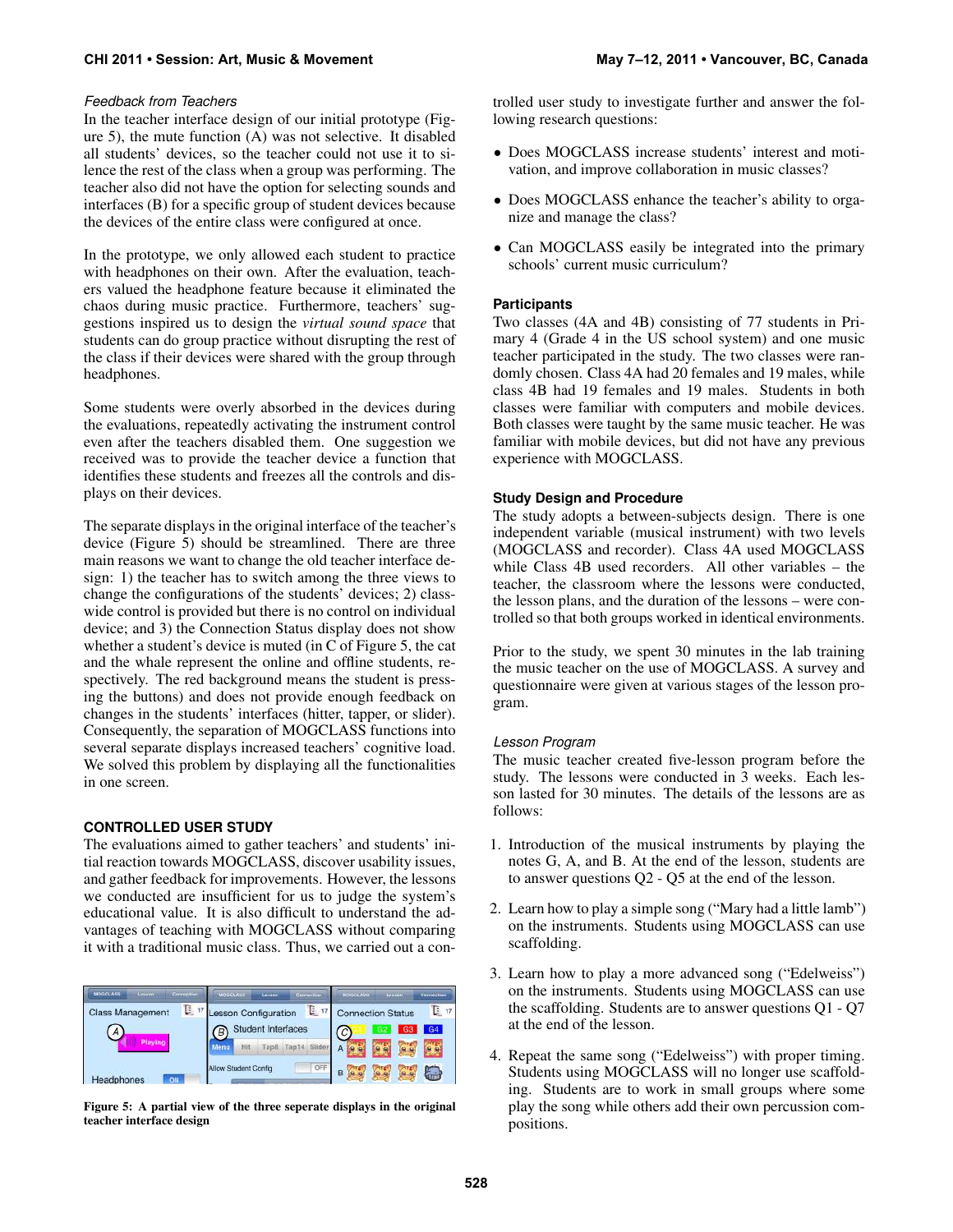5. Evaluation: the teacher will assess and grade the performance of the groups in terms of creativity, style and technical proficiency. Students are to answer questions Q1 - Q7 at the end of the lesson.

#### *Classroom Setup*

Due to budget constraints, we only had 21 iPod Touches for use in the study (one for the teacher and 20 for the students). Students in 4A shared the devices in pairs. Students in 4B brought their own recorders. We brought in additional equipment for data collection: an HD camera positioned at the back of the room to record the whole class, 2 JVC camcorders to film two selected groups, and a pair of Cardio condenser microphones connected to a MacBook to pick up sound. The only difference in the classroom setup is the two laptops and four speakers we installed to support MOG-CLASS in Class 4A's lesson.

#### *Survey and Questionnaire*

We used a survey and a questionnaire to evaluate the students' level of motivation and collaboration. The survey focused on general interest in music education. It was administrated before the first lesson and after the last lesson. The students ranked their interest in school's subjects (from 1 to 9, with higher numbers indicating more interest.)

The questionnaire (see Table [2\)](#page-6-0) studied motivation in more detail, and was administered three times. The questions were based on Deci and Ryan's self-determination theory [\[18\]](#page-9-23), which states three basic psychological factors contributing to self-intrinsic motivation:

- Competence: The feeling that one can reliably produce desired outcomes or avoid negative outcomes.
- Autonomy: The urge to engage in behavior on one's own initiative.
- Relatedness: The sense of being connected to a larger social experience, which is also a metric for student collaboration.

We created two questions on each factor, and included one question on "enjoyment". Each question was rated on a 7 point Likert scale, with higher numbers indicating stronger agreement with the given statement.

We also recorded and transcribed video from all classes to study and document the students' behaviors while using MOG-CLASS. We conducted semi-structured interviews with the music teacher after each lesson, and had one group interview with four students from Class 4A regarding their attitudes towards using MOGCLASS.

#### **Research Hypotheses**

We established the following research hypotheses, with the null in each case indicating no difference in the mean scores for class 4A and class 4B.

H1: *Perceived enjoyment will be higher in Class 4A compared to Class 4B.*

<span id="page-6-0"></span>

|  | <b>Table 2: Questionnaire</b> |  |
|--|-------------------------------|--|
|--|-------------------------------|--|

| #                            | Questions                                                  |  |  |  |  |  |
|------------------------------|------------------------------------------------------------|--|--|--|--|--|
|                              | Perceived Enjoyment                                        |  |  |  |  |  |
|                              | $Q1$ I enjoyed the music lesson.                           |  |  |  |  |  |
|                              | <b>Perceived Competence</b>                                |  |  |  |  |  |
| O <sub>2</sub>               | I feel the instrument is easy to learn.                    |  |  |  |  |  |
| O3                           | I can easily play music using the instrument.              |  |  |  |  |  |
|                              | Perceived Autonomy                                         |  |  |  |  |  |
| O4                           | I would like to use the instrument frequently.             |  |  |  |  |  |
|                              | $Q5$   I would like to play more songs on this instrument. |  |  |  |  |  |
| <b>Perceived Relatedness</b> |                                                            |  |  |  |  |  |
| Q6                           | I enjoyed the music that our group performed in the        |  |  |  |  |  |
|                              | class.                                                     |  |  |  |  |  |
|                              | I am happy with my performance in our group.               |  |  |  |  |  |

H2: *Perceived competence will be higher in Class 4A compared to Class 4B.*

H3: *Perceived autonomy will be higher in Class 4A compared to Class 4B.*

H4: *Perceived relatedness will be higher in Class 4A compared to Class 4B.*

## **Results and Analysis**

*Students' Motivation, Interest, and Collaboration*

In the survey, which presents a scale of 1 to 9 (1 being the least interesting, 9 being the most interesting), both classes perceived music as an interesting subject. Class 4A (MOG-CLASS) with an initial rating of 7.31 and Class 4B (recorder) with an initial rating of 8.05. After the five lessons, Class 4A's rating increased significantly from 7.31 to 8.42 ( $F(1, 33) =$ 9.862,  $p = 0.004$ ) (see Table [3\)](#page-6-1). For Class 4B, although the average rating also increased from 8.05 to 8.43, it was not significant  $(F(1, 28) = 1.451, p = 0.238)$ . The significant increase in the regard for music as an interesting subject demonstrates that MOGCLASS is effective in promoting students' interest. However, due to the higher initial rating of Class 4B, it is insufficient to conclude that MOG-CLASS is more effective than recorders in increasing students' interest.

Since the students answered the questionnaire three times, we analyzed the results using the repeated-measures ANOVA test with the musical instrument as the between-subject factor (in Table [4](#page-7-0) and Figure [6\)](#page-7-1). Students using MOGCLASS had higher ratings on most of the questions except for Q1, where no significant difference was found. This indicates both classes enjoyed the five music lessons equally. However, since students using MOGCLASS initially had lower interest in the music (7.31 vs. 8.05), gaining comparable interest after the lessons seems to indicate greater improvement. For the other questions, MOGCLASS received signif-

<span id="page-6-1"></span>

|  | Table 3: Survey Results: General Interest |  |
|--|-------------------------------------------|--|
|  |                                           |  |

| Class | Before | After |       |    |
|-------|--------|-------|-------|----|
| 4Α    | ۰. ت   |       | 9.862 | 04 |
| 4B    | 8.05   |       |       |    |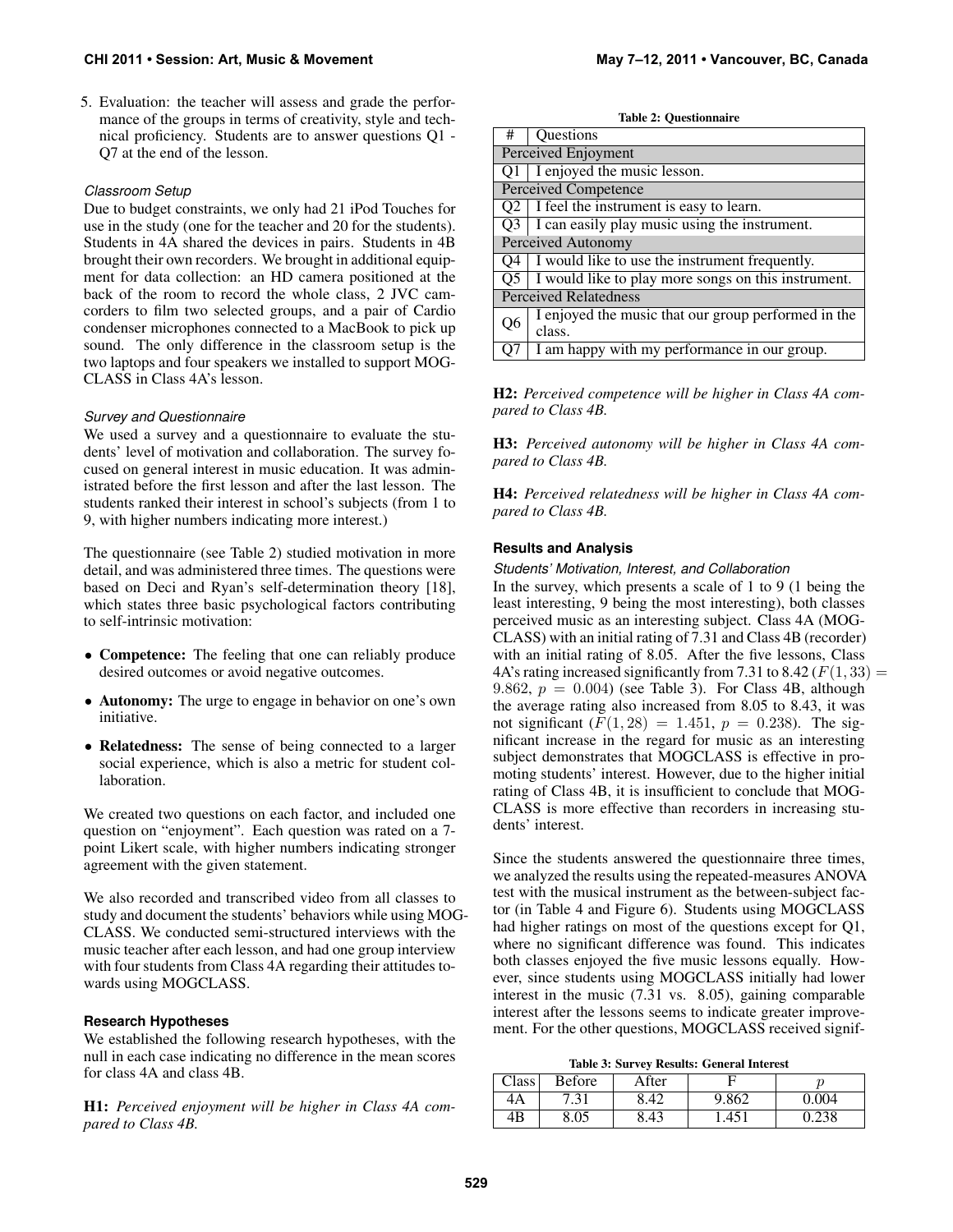

<span id="page-7-1"></span>Figure 6: Graph of questionnaire results

icantly higher scores in Q2 and Q3, indicating that it was perceived as much easier to learn than the recorder. It also rated marginally higher in  $Q4$  ( $p < 0.1$ ), and significantly higher in Q5 ( $p < 0.05$ ), indicating students had higher interest in using it and were likely to spend more time practicing it instead of recorders. The last two questions are related to the support of collaborative learning. MOGCLASS scored significantly higher than the recorder for Q6 ( $p < 0.05$ ), and marginally higher for  $Q7 (p < 0.1)$ , indicating it was more effective in facilitating and supporting group practices.

The questionnaire results support hypotheses H2, H3, and H4, proving MOGCLASS covered the components of selfintrinsic motivation. The survey shows that MOGCLASS increased Class 4A's interest in music education to the level of Class 4B. Thus, MOGCLASS has a significant effect on motivation.

Hypothesis H1 is not supported by data, but since both classes reported such high values (up to a mean of 6.77 on a 7-point Likert scale!), it is not surprising that there is little difference. Future studies on MOGCLASS might attempt to reduce the overall "enjoyment" numbers by asking students to choose between one enjoyable activity and attending music class (i.e., extra music classes vs. lunch break).

In addition to between-subject effects between MOGCLASS and recorder, we also tested within-subject effects for each class across multiple lessons. We found no significant difference for within-subject effects ( $p > 0.05$ ), which means that both Class 4A and Class 4B maintained the same level of motivation throughout the five lesson period.

The field observation and interviews validated our questionnaire results. Teacher's assistance during song practice was much less in MOGCLASS lessons. Most students were able to practice playing "Edelweiss" on their own using the "scaffolding" feature without much involvement of teacher. As a result, some students fully mastered the playing of the music piece (Edelweiss) through classroom practice alone. On the other hand, the level of assistance in the recorder class was much higher. The teacher frequently approached students, but they still expressed the need for more assistance. As a result, none of the students learned to play Edelweiss during class even with more help from the teacher.

<span id="page-7-0"></span>

| Table | Analysis                                     | of | questionnaire | results: |
|-------|----------------------------------------------|----|---------------|----------|
|       | one-way ANOVA test. $(*p < 0.1; **p < 0.05)$ |    |               |          |

| #              | $\mathcal{C}$   | Mean  | Std.<br>Error      | F(1,61) | $\boldsymbol{p}$         |
|----------------|-----------------|-------|--------------------|---------|--------------------------|
| Q1             | 4A              | 6.767 | 0.114              | 0.404   | 0.527                    |
|                | 4B              | 6.667 | 0.109              |         |                          |
| Q2             | 4A              | 6.567 | 0.161              | 14.9    | ${}< 0.001$              |
|                | 4B              | 5.707 | 0.154              |         |                          |
| Q <sub>3</sub> | 4A              | 6.611 | 0.205              | 17.236  | < 0.001                  |
|                | 4B              | 5.434 | 0.196              |         |                          |
| Q4             | 4A              | 6.611 | 0.169              | 3.085   | $\ast$<br>0.084          |
|                | $\overline{AB}$ | 6.202 | 0.161              |         |                          |
| Q <sub>5</sub> | 4A              | 6.722 | 0.168              | 9.653   | $\overline{**}$<br>0.003 |
|                | $\overline{AB}$ | 6.000 | 0.160              |         |                          |
| Q <sub>6</sub> | 4A              | 6.383 | 0.192              | 7.926   | $\overline{**}$<br>0.007 |
|                | $\overline{AB}$ | 5.636 | $\overline{0.1}83$ |         |                          |
| Q7             | 4A              | 6.267 | $\overline{0.212}$ | 3.6     | $\ast$<br>0.063          |
|                | $\overline{AB}$ | 5.712 | 0.202              |         |                          |
|                |                 |       |                    |         |                          |

Many students strongly expressed the desire to have more MOGCLASS lessons in the future. They found MOGCLASS interesting and very easy to use, and liked that it made sounds of many musical instruments. They also "enjoyed the class", and felt "fortunate to be able to use an iPod Touch to learn music", and "look forward to my next music class". The students "highly recommend MOGCLASS to other schools".

On the other hand, feedback from the recorder class was mixed. Although most students agreed playing with recorder was "interesting and fun", "it is a little hard", and "noisy when practice in groups". The students felt that they want "more different instruments to learn". These confirmed that MOGCLASS is easier to use, and has higher perceived competence from students.

Video footage showed how students collaborated during group practice in a MOGCLASS lesson. It was a scene from any other music lesson, where each student was preoccupied with a certain idea, or wanted to do other things or cause mayhem. However, the music teacher reported that the major difference was the din of music practice, which can be overwhelming in a normal class, was gone. Except for occasional conversations among students, the noise level in Class 4A was inconsequential compared to the cacophony in Class 4B.

#### *Classroom Management*

Because MOGCLASS is a new system, it is expected that the teacher will take a while to learn and use its features. In the first lesson, the teacher did not use his device frequently. He still gave verbal orders to silence students instead of pressing the mute button on his device. As the study progressed, he became more familiar with the system and used the device more frequently. For example, before a group made a public performance, he would first put everybody else's devices on mute.

Managing the classroom using MOGCLASS also increased the teacher's competence in managing students' activities.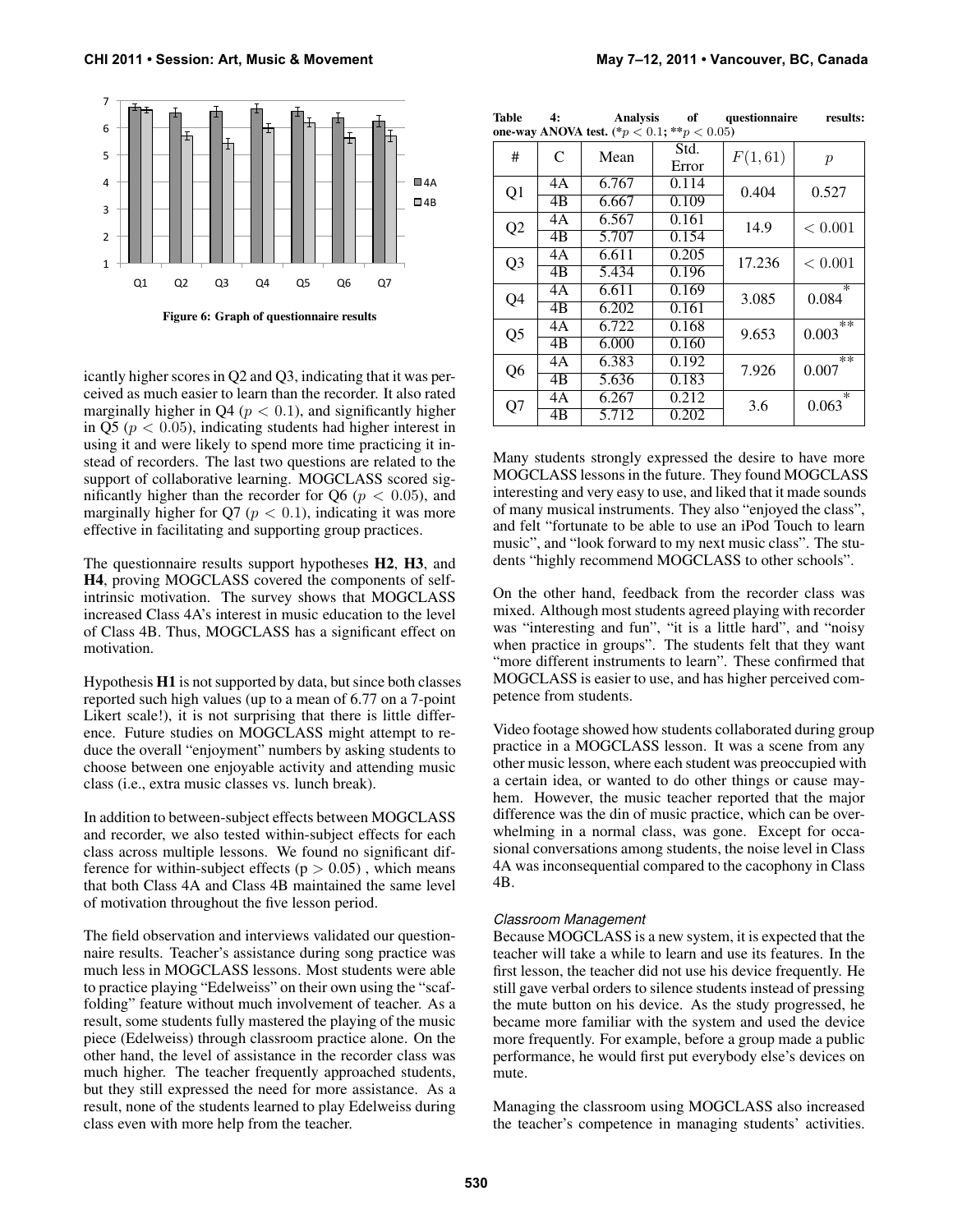Since the status of students' devices are displayed in his device's interface, he could easily identify misbehaving students. This is especially helpful in a large class. The teacher liked the function that allows group practices using headphones because it was quieter. He also approved of the system's ability to simulate different musical instruments. It eliminated the need to buy new instruments since he can simply install new software applications.

Children are curious and active by nature. During the study, some students were overly absorbed in testing the instruments, continuing to play with them even when they were asked to place them on the floor. After one session with Class 4B, the teacher had to stop and explain to the class that he will not proceed with the lesson unless everyone listens. In Class 4A, the teacher simply disabled all the students' devices before giving verbal instructions. The group interview revealed that while one student found the classroom management functions of the teacher's device (particularly the mute function) restricted freedom, other students understand that they were necessary to keep order in the class.

## *Integration into the Music Curriculum*

After using MOGCLASS for five lessons, the teacher is confident that it can be integrated into the current music curriculum at the primary level. MOGCLASS fulfills the objective specified in the General Music Programme for students to "sing and play melodic and rhythmic instruments individually and in groups." [\[1\]](#page-9-19).

MOGCLASS's basic configuration, which was used in this study, has melodic elements (tapper and slider) and a percussion element (hitter). It allowed students to play almost all elements of classroom music making needs in terms of many common musical instrument sounds and the basic striking action of the percussion. It also provides an almost infinite expansion capability, requiring the devices only to be updated to receive new musical instrument sound and functionalities. As the teacher commented in the interview, MOG-CLASS can be used for a variety of music lessons because of the options to play many musical instruments and its classroom management functionalities. He thinks it has a huge potential as a tool for music lessons that involve no instruments (e.g., singing) if a voice recording function can be added.

However, one of the most important objectives of classroom music education that traditional music technology fails to provide for is music making in groups [\[17\]](#page-9-24). This is also specified within the first objective of the 2008 General Music Programme Syllabus [\[1\]](#page-9-19).

MOGCLASS is easy to deploy, requiring only five minutes for two students to set up and clean up the whole system in classroom. After a short training period, a typical music teacher was able to use the system smoothly. Once during the study, the students encountered some problems in the system (e.g., they could not log in) that the teacher was nevertheless able to solve without technical assistance. After the evaluation, the school purchased the system and continued to use it on a long-term basis. The potential challenge for schools with a tight budget is to find the means to obtain the necessary hardware and software. But with the ubiquity of mobile devices, the teacher foresees a day when everyone can bring their own mobile devices and use them to learn music.

By developing the music experience through three activities (listening, performance, and composition) MOGCLASS is effective in motivating students to study music and helping teachers manage the classroom. The survey and questionnaire results, field observation and interviews from the controlled study showed that MOGCLASS rated higher in questions regarding the three basic psychological factors described in the theory of self-intrinsic motivation in music education. The study also showed that MOGCLASS is effective in reducing teachers' workload in managing the classroom. There is a huge potential in deploying this system of networked mobile devices to enhance classroom music education.

## **LIMITATIONS**

The physical actions of the Tapper and Slider interfaces bear little resemblance to the actions in playing an acoustic instrument. However, these interfaces still capture the essential interactivity of music performance: physical actions produce sounds, and sounds are analyzed to plan future actions. The development of this "action-sound-action" feedback loop is a crucial part of music education. Future work will compare MOGCLASS-trained and recorder-trained students' ability to learn a third musical instrument.

Unlike acoustic musical instruments, the playing time of an iPod Touch is constrained by its battery life. The iPod Touch can last 2.5 hours with the Wi-Fi in constant use. If a teacher wants to conduct a longer lesson or use the devices throughout several sessions, we would need to install a charging facility or prepare backup batteries or devices.

Although the interface of the teacher's device is easy to use, the limited size of the screen poses a challenge when many students are involved. The current interface was designed for up to 20 student devices; more students would result in a cluttered display. One possible solution is to use a tablet computer such as the iPad, which can display more student information and control functions on the screen.

Our study evaluated the progress of the students in the MOG-CLASS class throughout the five-lesson program. In the future, we could work with the school to study the improvement on students' musical skills that can be attributed to the use of MOGCLASS over semesters.

# **CONCLUSION AND FUTURE WORK**

Based on careful considerations of music education needs in schools we developed MOGCLASS. The interfaces of the teacher's and students' devices were designed to facilitate learning in a creative environment. It allows students to learn in a collaborative setting while exploring music in groups or as individuals. It can play sounds from a wide range of musical instruments and lowers the physical skills and time required to become proficient in playing music. MOGCLASS